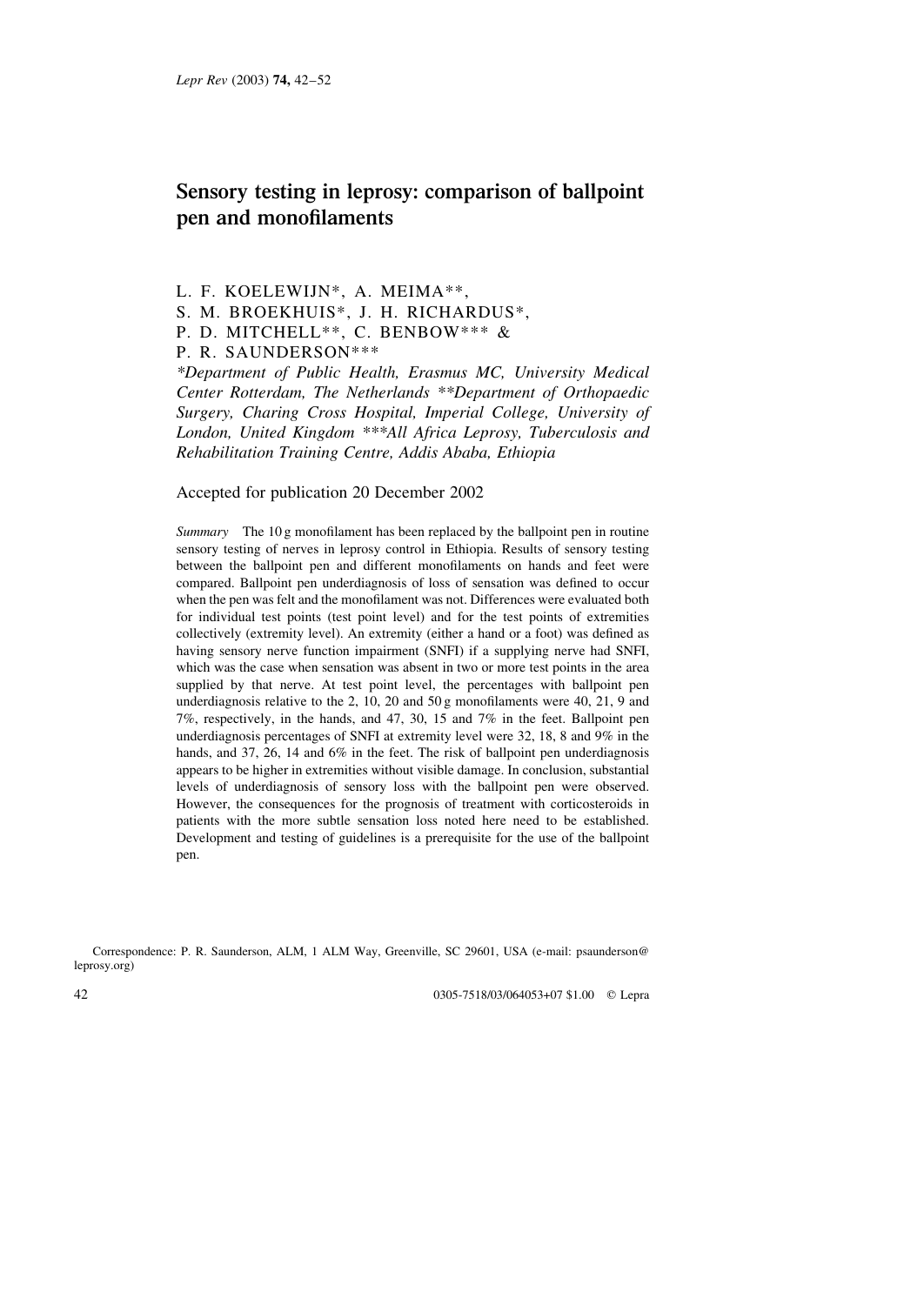# **Introduction**

In recent years, the attention given to the prevention of impairment and disability in leprosy control has increased. Nerve function impairment can, in combination with repeated injuries and misuse of hands and feet, eventually result in activity limitation and participation restriction for the affected person. Early detection of nerve function impairment is therefore a vital component of programmes for the prevention of disability. One of the earliest signs of nerve function impairment is loss of sensation in hands and feet. This paper compares ballpoint pen and nylon monofilaments as devices for detecting loss of sensation.

Sensory testing for the detection of loss of sensation was widely introduced in leprosy control programmes in the 1970s.<sup>1</sup> Initially, the tip of a ballpoint pen or a pencil was used. Ballpoint pens and pencils are widely available and cheap.<sup>2,3</sup> It is difficult, however, to train field staff so that they will always exert a standardized pressure with a ballpoint pen or pencil. $2-5$ 

Later in the 1970s, nylon monofilaments were advocated. These were developed in order to enable testing with a standardized and quantifiable pressure, and they proved to be a sensitive tool for detecting sensory loss.  $4.6-8$  There are, nevertheless, some practical difficulties in using monofilaments. Filaments may be lost or need to be replaced after they have become bent, and a test using multiple monofilaments takes more time.<sup>7</sup> The force exerted by monofilaments is thought to change with temperature and possibly with wear.<sup>4</sup> Ready-made monofilaments are relatively expensive and not always easy to obtain, but local production of handles and filaments is not too difficult. Local calibration should also be possible.<sup>8</sup>

In spite of different thresholds for normal sensibility in the hands and feet, a  $10g$ monofilament was used for both hands and feet in the field clinics of the All Africa Leprosy, Tuberculosis and Rehabilitation Training Centre (ALERT) in central Ethiopia.<sup>1,9</sup> The choice of only one monofilament was made because it was not considered feasible for field workers to reliably use two or more filaments.<sup>1</sup> In 1997, a manual from the Ethiopian Ministry of Health stated that 'Sensory testing on palms and soles should be done with a ball-point pen'.<sup>10</sup> The ALERT control programme was handed over to the regional governments in 1999. As a consequence, the policy of ballpoint pen testing is now applied in the clinics previously run by ALERT.

This paper is a first exploration of the consequences of replacing the  $10 g$  monofilament by the ballpoint pen for the detection of sensory loss in leprosy patients from central Ethiopia. We report how the ballpoint pen correlates with nylon monofilaments of different weight in diagnosing loss of sensation in hands and feet. The study was conducted in field clinics of the routine ALERT leprosy control programme in the year 1998.

### **Materials and methods**

The purpose of the study was to determine the consequences of the replacement of the  $10 g$ monofilament with the ballpoint pen in a routine control programme setting. The study was conducted in field clinics of the ALERT control programme. New patients, patients on MDT and patients on post-MDT surveillance were admitted to the study.

The patients were tested by one of two examiners, who were specially trained to perform sensory testing with both the ballpoint pen and the monofilaments. Part of the training was to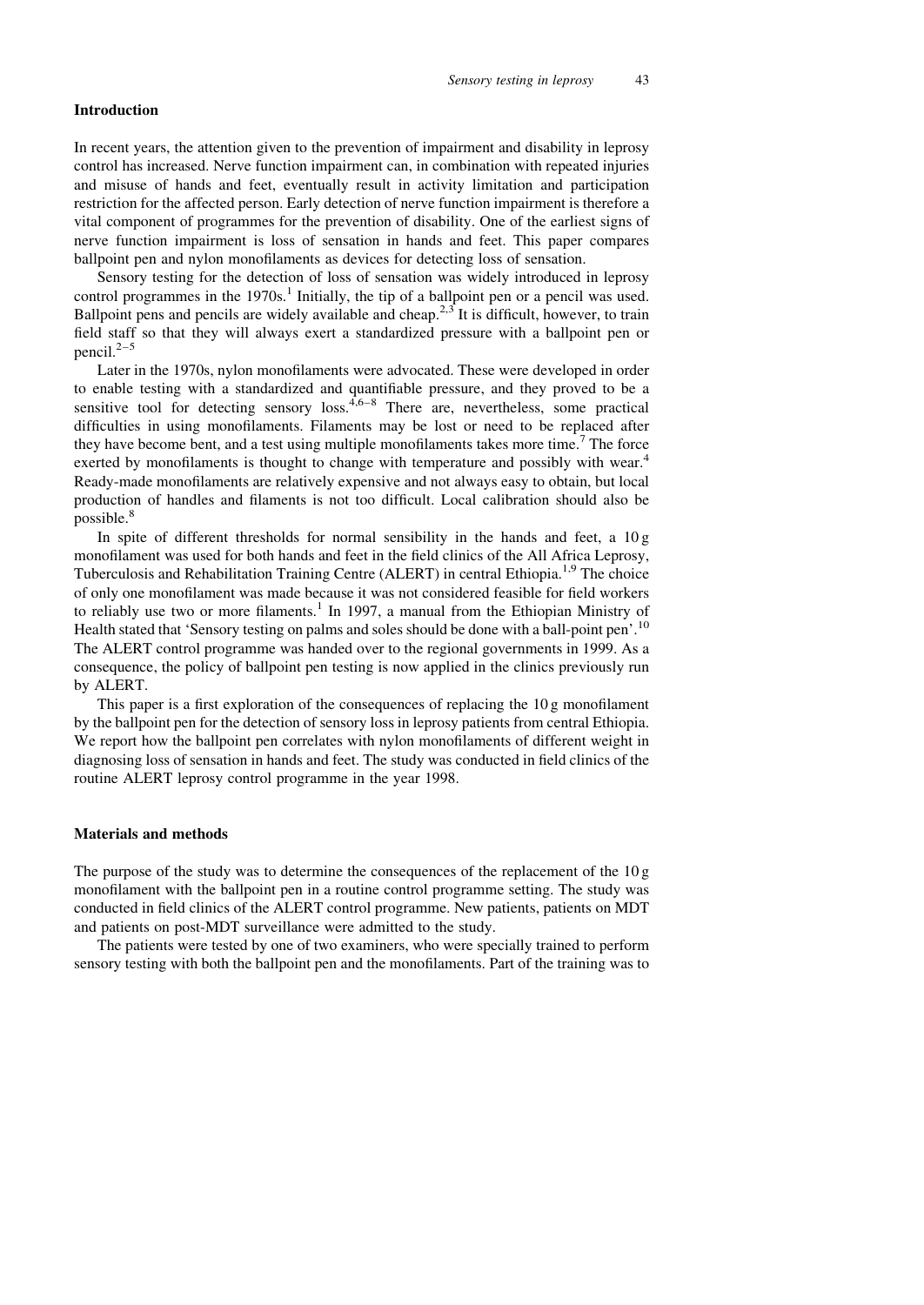teach the examiners to exert a constant stimulus with the ballpoint pen, irrespective of differences in skin structures between patients. The stimulus to be exerted was the equivalent of the stimulus that the examiners experienced themselves when using a  $10 g$  monofilament on the test points on their own hands and feet.

# **FILAMENTS**

Sensory testing with filaments was done using ready-made, imported Semmes-Weinstein monofilaments with weights purported to be 2, 10, 50 and 300 g. In addition, in order to fill the gaps between the standard Semmes-Weinstein monofilaments, others were produced at ALERT from locally available material (nylon monofilaments of different gauges are widely used in a variety of industries and are very inexpensive), using the following method.

A standard plastic BIC pen was used to make a handle and carrying case for the monofilament. The ink tube was removed from the barrel of the pen and then also from its writing tip. In its place, a monofilament was secured in the writing tip, with an exact protrusion of 38 mm, using a strong, quick drying adhesive. At the other end of the pen a perpendicular hole was drilled through the barrel, the hole being the same diameter as the part that holds the monofilament. The monofilament was poked through this hole at right angles to the barrel of the pen. The barrel formed a handle making the testing procedure more efficient. When not in use, the monofilament was removed and put back inside the barrel of the pen for safe carriage.

Calibration of each filament was performed using an Oxford Top-loading Balance, model P1502. The maximum weight measurable on this balance was  $150 g$  and the accuracy was to 10 mg. All filaments were tested prior to their use in the study. The method of calibration used was to place a small piece of Blu-Tack on the balance, recalibrate the balance to zero, then apply the filament perpendicularly to the scales until the filament buckled. The Blu-Tack ensured that the filament did not slide off the smooth metal surface of the balance. This was repeated 5 times for each filament and the average calculated. The length of each filament was also measured to confirm each was 38 mm long. Results for the two sets of manufactured 2 g, 10 g and 50 g filaments were 1.9 g/2.6 g, 7.7 g/8.0 g and 55 g/55 g respectively. The two sets of locally produced filaments were calibrated to  $20 g/20 g$ ,  $81 g/81 g$  and  $122 g/122 g$ . These filaments were also re-calibrated after the study, with the following results: 20 g initially:  $17 g/17 g$ ,  $81 g$ :  $77 g/75 g$ ,  $122 g$ :  $109 g/121 g$ . This is consistent with results obtained with various commercially manufactured monofilaments, including Semmes-Weinstein monofilaments.<sup>11</sup>

Throughout the study, each examiner only used his own set of monofilaments, which included one monofilament for each weight. The monofilaments were not replaced during the study and there were therefore just two filaments of each weight used throughout.

#### EXAMINATION OF PATIENTS

Before examining a patient, the testing procedure was explained and demonstrated, and it was ensured that the procedure was fully understood. The testing procedure was as follows. With both the ballpoint pen and the monofilaments, 10 points were tested on the palms and fingers of the hands: 4 points in the area of the ulnar nerve and 6 in the area of the median nerve. On the foot each toe was tested, along with 5 points on the sole of the foot.<sup>12</sup> Thus, 40 points per patient were tested. Points were not tested in case of an amputation, wound or other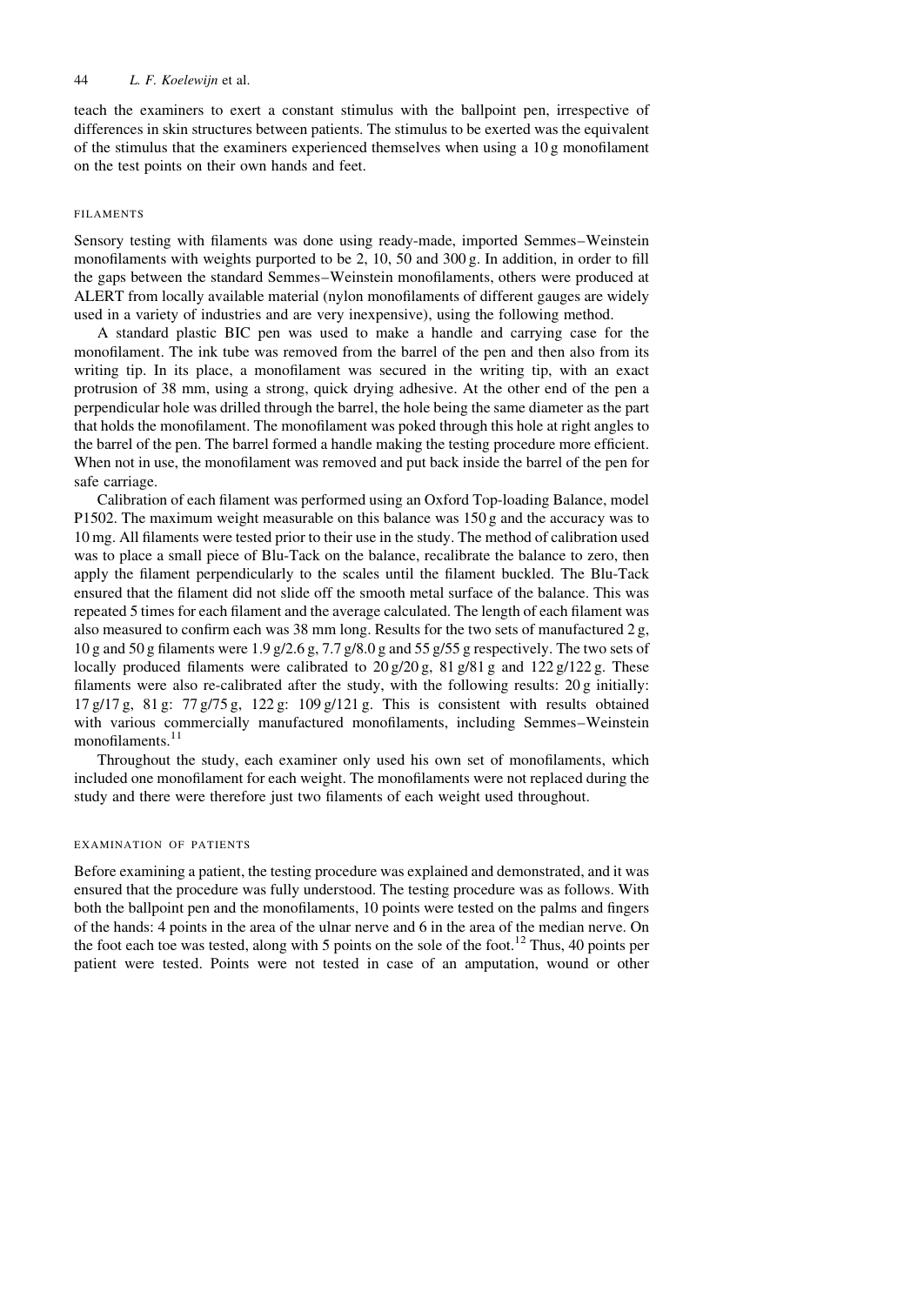complication (e.g. extensive clawing). Hands and feet were examined one by one. Points on the same hand or foot were tested in random order. The patient was asked to close his eyes and to point to the spot where a stimulus was felt. A stimulus was regarded as 'felt' when the patient could point out the tested location within a range of approximately 2 cm. The patient had to point to the exact spot of the exerted stimulus for the fingertips. Points were tested only once if the stimulus was felt. If a stimulus was not felt the first time, the point was tested again after having tested some other points. In this case the result of the second test was recorded.

The examiners saw the patients for the first time, and did not have access to patient record cards and previous sensory testing results. For each patient, all tests were carried out by the same examiner. This choice was made because change of examiners might lead to loss of concentration by the patient, and might introduce bias due to inter-observer variation. The points were first tested with the ballpoint pen and then, in order to find the threshold for sensation, with the monofilaments. This order was chosen to minimize bias in the results of tests carried out by one examiner: prior knowledge of the monofilament threshold for sensation may introduce bias in ballpoint pen test results, and the ballpoint pen is more susceptible to bias than the monofilaments. The first monofilament used was the one thought to be closest to the actual threshold for most points on the hand or foot involved. Heavier or lighter monofilaments were subsequently used until the threshold was identified. This procedure, which gives priority to efficiency in determining the threshold, may also involve bias. The choice for this procedure was also made because we judged maintaining the patient's concentration to be essential.

#### ANALYSIS

The test results with monofilaments and the ballpoint pen were compared for individual test points (test point level). Monofilament testing was regarded as the 'gold standard'. The occurrence of underdiagnosis of absence of sensation with the ballpoint pen was determined relative to the monofilaments. For each monofilament, the percentage ballpoint pen underdiagnosis was defined as the percentage of points where the ballpoint pen was felt at those points where that monofilament was not felt. The occurrence of overdiagnosis of absence of sensation with the ballpoint pen was also determined relative to the monofilaments. In this case, the percentage ballpoint pen overdiagnosis refers to the percentage of points where the ballpoint pen was not felt at the points where the monofilament was felt.

Underdiagnosis and overdiagnosis are terms that are used here in comparison with different monofilaments. Clearly, it was expected that the ballpoint pen would be less sensitive than the fine monofilaments  $(2g \text{ and } 10g)$  and would miss or underdiagnose mild degrees of sensory loss shown up by these filaments. On the other hand, compared with the 300 g monofilament, which only detects gross sensory loss, the ballpoint pen would be expected to be more sensitive and thus detect moderate degrees of sensory loss, overdiagnosing it in comparison with this filament.

Nerve function impairment may involve deficiencies in sensory function, motor function, sweating and blood flow. In this study, only sensory nerve function impairment (SNFI) was investigated. This was done for hands and feet separately (extremity level), as follows. For each nerve, two or more points had to be tested. A hand was diagnosed to have SNFI if sensation was absent in two or more points supplied by the median, and/or two or more points supplied by the ulnar nerve. A foot was diagnosed with SNFI if two or more points were without sensation. Apart from the restriction to sensory loss only, these definitions for SNFI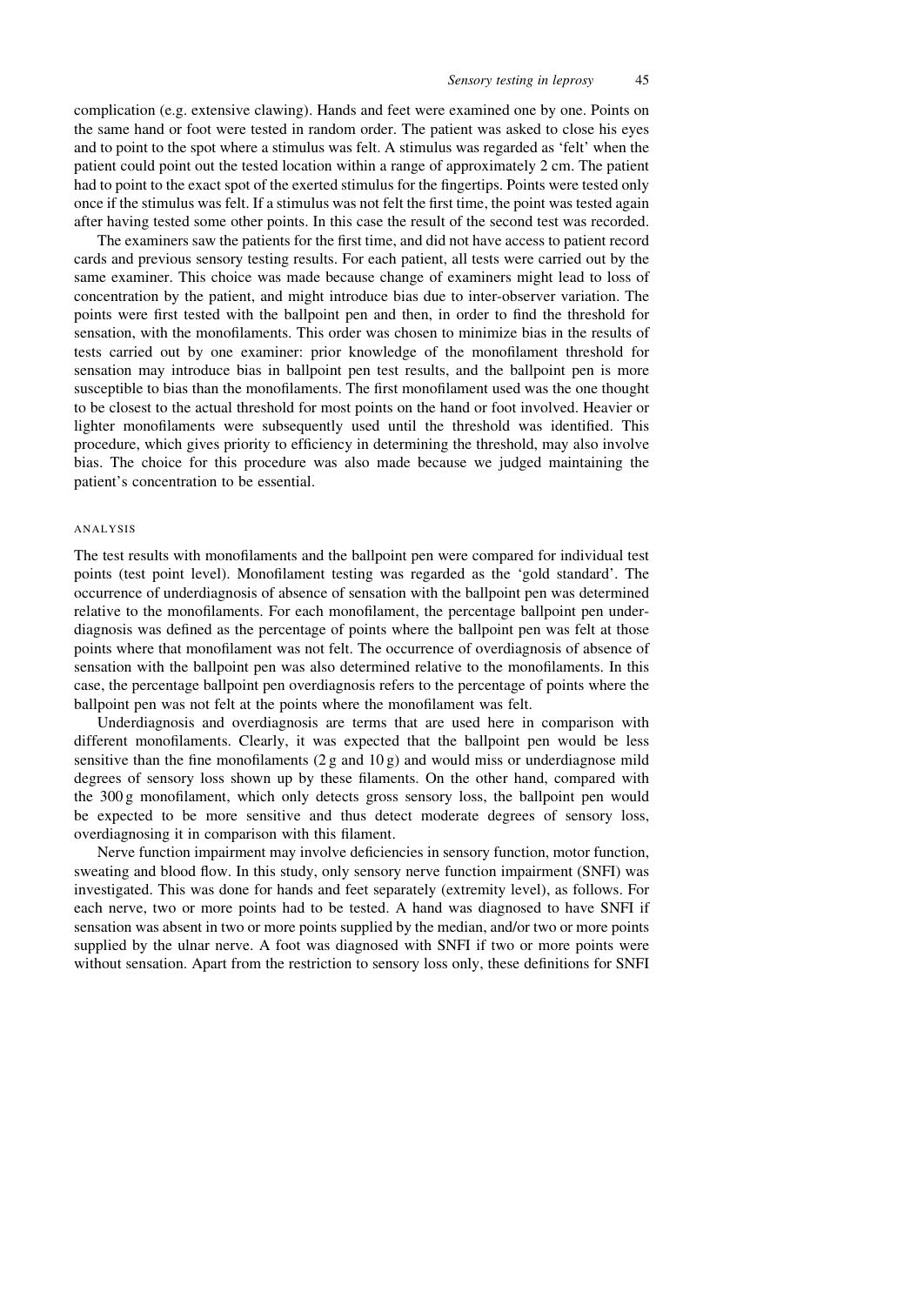follow the ALERT guidelines for diagnosing impairment of nerve functioning.<sup>12</sup> Diagnoses of SNFI were based only on test results of points that were tested with both the ballpoint pen and the monofilaments. Similar definitions for underdiagnosis and overdiagnosis of SNFI were used at extremity level, as have been described above for the test point level.

Finally, this paper investigates factors that may possibly influence the underdiagnosis of absence of sensation with the ballpoint pen as compared to the monofilament assessments. Factors considered are location of the test point (fingers versus palm, toes versus sole), supplying nerve (hands only: ulnar or median nerve), the presence of visible damage and the examiner who conducted the tests. In the analysis, a point on the hand or foot was associated with visible damage if there was any clawing, absorption, wound or open crack on the hand or foot involved.

A complication in the analysis is that results of sensory testing in points on the same foot or on the same hand that are supplied by the same nerve are not statistically independent. For instance, if the ballpoint pen is not felt at a test point on a certain foot, then one can suspect impairment in the nerve of that foot. This increases the chance that the ballpoint pen is not felt at other points on that same foot as well. Standard logistic regression assumes that all observations (in this case test results) are statistically independent. It can therefore not be used to derive confidence intervals for odds ratios for ballpoint pen underdiagnosis frequencies for the factors under consideration. Instead, we applied a procedure that takes into account the interdependencies in test results: logistic regression using the GEE-method (Generalized Estimating Equations; the package SAS, release 8.0, was used). 13 In this procedure, we applied a compound symmetry error structure for the clusters.

The collected patient information further includes type of leprosy, age, gender and WHO disability grading (assessed using the 10 g monofilament).

# **Results**

A total of 69 patients were enrolled in this study: 42 males (61%) and 27 females (39%). The mean age of the patients was 35 years (range  $9-77$ ). Nine patients (13%) were PB and 58  $(87%)$  were MB. The type of leprosy was not recorded for two patients. Ten patients  $(15%)$ had no impairment,  $17 (25%)$  had WHO impairment grade 1 and 41 (60%) WHO impairment grade 2. The WHO score was not recorded for 1 patient.

#### ABSENCE OF SENSATION AND PRESENCE OF SNFI

Complications such as wounds and amputations prohibited sensory testing in 61 points. Due to various other reasons, 75 points were missed with either the ballpoint pen, or the monofilaments, or both. Thus, in total 1354 points on the hands and 1270 points on the feet were tested with both ballpoint pen and monofilaments. The diagnosis of SNFI could not be made for both the ulnar and median nerve of one hand and for eight feet because of insufficient numbers of points tested. This leaves 137/138 hands and 130/138 feet for which diagnoses of SNFI could be made.

Table 1 summarizes the absence of sensation (test point level) and SNFI (extremity level). Frequencies of absence of sensation and presence of SNFI decreased with increasing monofilament weight. Because many hands and feet have partial loss of sensation, the percentage of extremities with impairment is always higher than the percentage of test points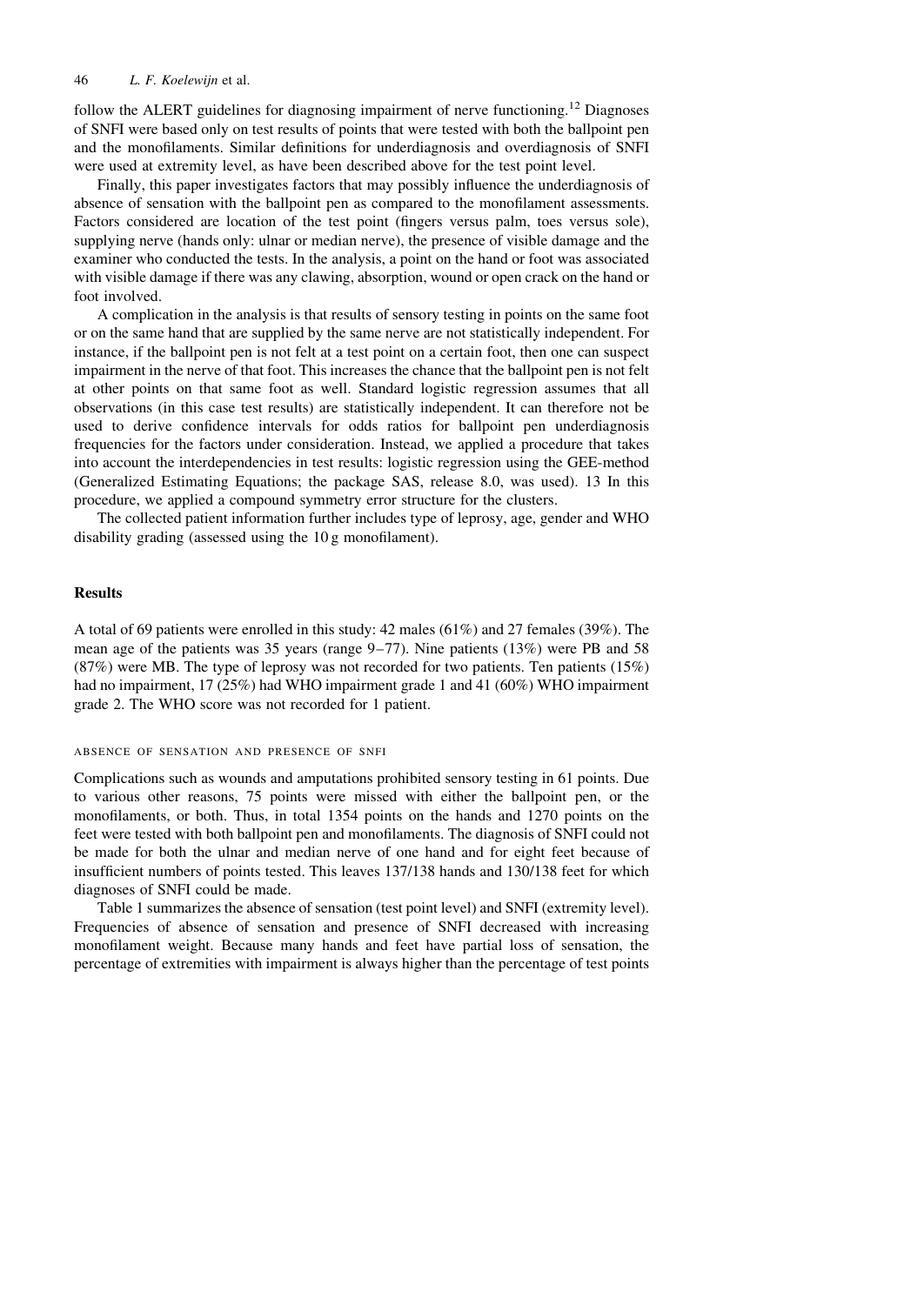Table 1. Numbers and percentages of test points on hands and feet with absence of sensation as diagnosed with monofilaments and the ballpoint pen (test point level), and associated numbers and percentages of hands and feet with sensory nerve function impairment (extremity level, SNFI)

|                               |      | Monofilament $(g)$ |     |     |     |     |     |     |                  |
|-------------------------------|------|--------------------|-----|-----|-----|-----|-----|-----|------------------|
|                               |      | 2                  | 10  | 20  | 50  | 81  | 122 | 300 | Ballpoint<br>pen |
| Hands                         |      |                    |     |     |     |     |     |     |                  |
| Test point level $(n = 1354)$ | no.  | 466                | 336 | 285 | 252 | 220 | 204 | 187 | 281              |
|                               | $\%$ | 34                 | 25  | 21  | 19  | 16  | 15  | 14  | 2                |
| Extremity level $(n = 137)$   | no.  | 69                 | 56  | 50  | 45  | 37  | 34  | 33  | 47               |
|                               | $\%$ | 50                 | 41  | 36  | 33  | 27  | 25  | 24  | 34               |
| Feet                          |      |                    |     |     |     |     |     |     |                  |
| Test point level $(n = 1270)$ | no.  | 956                | 706 | 558 | 485 | 443 | 416 | 386 | 508              |
|                               | $\%$ | 75                 | 56  | 44  | 38  | 35  | 33  | 30% | 40%              |
| Extremity level $(n = 130)$   | no.  | 113                | 96  | 79  | 71  | 64  | 61  | 57  | 71               |
|                               | $\%$ | 87                 | 74  | 61  | 55  | 49  | 47  | 44  | 55               |

with impairment. The frequencies of absence of sensation and SNFI on ballpoint pen in hands and feet were in between those obtained with the  $20 g$  and  $50 g$  monofilaments.

### UNDERDIAGNOSIS AND OVERDIAGNOSIS WITH THE BALLPOINT PEN

Table 2 and Figure 1 show that percentages of ballpoint pen underdiagnosis of absence of sensation and SNFI decreased with increasing monofilament weight. Figure 1 also shows that, in contrast, overdiagnosis increased with increasing filament weight.

Relative to the  $10g$  monofilament, the frequency of ballpoint pen underdiagnosis of absence of sensation was 21% for points on the hands and 30% for points on the feet. These frequencies were below 10% from the 20 g monofilament onwards for the hands and from the 50 g monofilament onwards for the feet. Frequencies of ballpoint pen underdiagnosis of absence of sensation and of SNFI were more or less similar (the difference was at most 4%, except for the 2 g monofilament).

Ballpoint pen overdiagnosis of absence of sensation and SNFI was very uncommon for the monofilaments of 2 and  $10 g$  for both hands and feet (Figure 1). Relative to the  $50 g$ 

Table 2. Ballpoint pen underdiagnosis: frequency of presence of sensation on ballpoint pen amongst points on hands and feet without sensation on the monofilament involved (test point level), and frequency of absence of sensory nerve function impairment (SNFI) on ballpoint pen amongst hands and feet with SNFI as diagnosed with the monofilament (extremity level)

|                               | Monofilament $(g)$ |                |                  |                |              |  |  |
|-------------------------------|--------------------|----------------|------------------|----------------|--------------|--|--|
|                               |                    | 10             | 20               | 50             | 81           |  |  |
| Hands                         |                    |                |                  |                |              |  |  |
| Test point level $(n = 1354)$ | 185/466 (40%)      | 69/336 (21%)   | 27/285 (9%)      | 17/252 (7%)    | 8/220(4%)    |  |  |
| Extremity level $(n = 137)$   | (32%)<br>22/69     | 10/56 (18%)    | 4/50<br>$(8\%)$  | $4/45$ $(9\%)$ | (3%)<br>1/37 |  |  |
| Feet                          |                    |                |                  |                |              |  |  |
| Test point level $(n = 1270)$ | 449/956 (47%)      | 209/706 (30%)  | 86/558 (15%)     | 35/485 (7%)    | 15/443 (3%)  |  |  |
| Extremity level $(n=130)$     | 42/113 (37%)       | (26%)<br>25/96 | $11/79$ $(14\%)$ | (6%)<br>4/71   | 1/64<br>(2%) |  |  |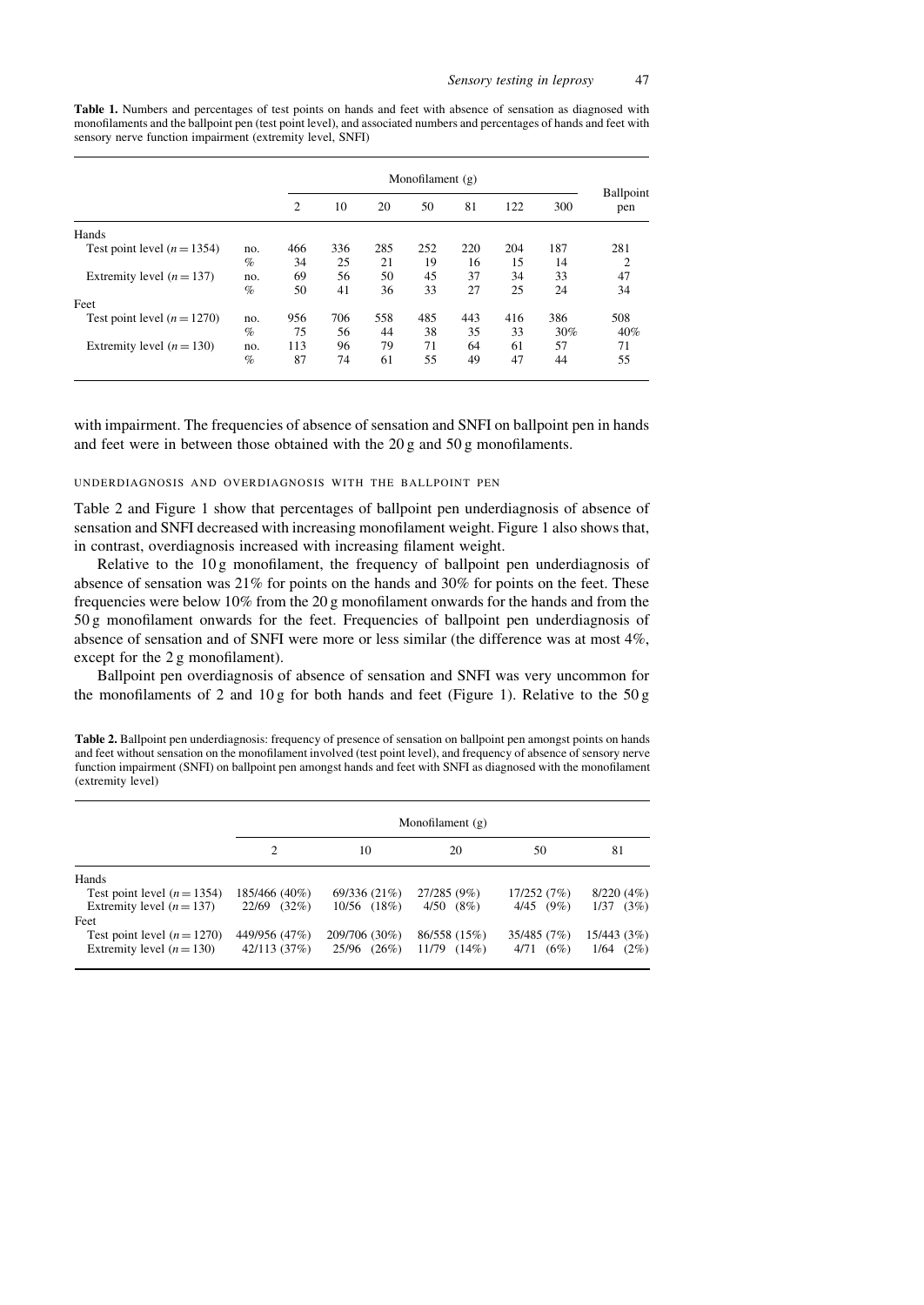

Figure 1. Percentages of underdiagnosis and overdiagnosis of absence of sensation (test point level) and presence of sensory nerve function impairment (SNFI, extremity level) in hands and feet with ballpoint pen relative to monofilaments of different weights.

monofilament, the ballpoint pen overdiagnosis percentages of both absence of sensation and SNFI were still below 10%.

### FACTORS INFLUENCING BALLPOINT PEN UNDERDIAGNOSIS

In this analysis, monofilaments from 2 to 81 g are considered. Logistic regression with GEE did not show statistically significant differences in ballpoint pen underdiagnosis for the comparison of median versus ulnar nerve, fingers versus palm (except for the 2g monofilament), toes versus sole, and of the two examiners. In both hands and feet, ballpoint pen underdiagnosis was more frequent in points without visible damage for all monofilaments, than when visible damage was present (Table 3). Nevertheless, the odds ratios were only statistically significant for the two lightest monofilaments for the feet. Nerve damage is likely to be less advanced in extremities without visible damage, which may cause the ballpoint pen to be felt in points where the lightest monofilaments are not felt. This would support the hypothesis of a higher risk of ballpoint pen underdiagnosis in extremities without visible damage. Indeed, in this study sensory impairment was less severe in the absence of visible damage for both hands and feet. This was shown by considering points without sensation on the 2g monofilament: test results with heavier monofilaments were compared for these points in the presence and absence of visible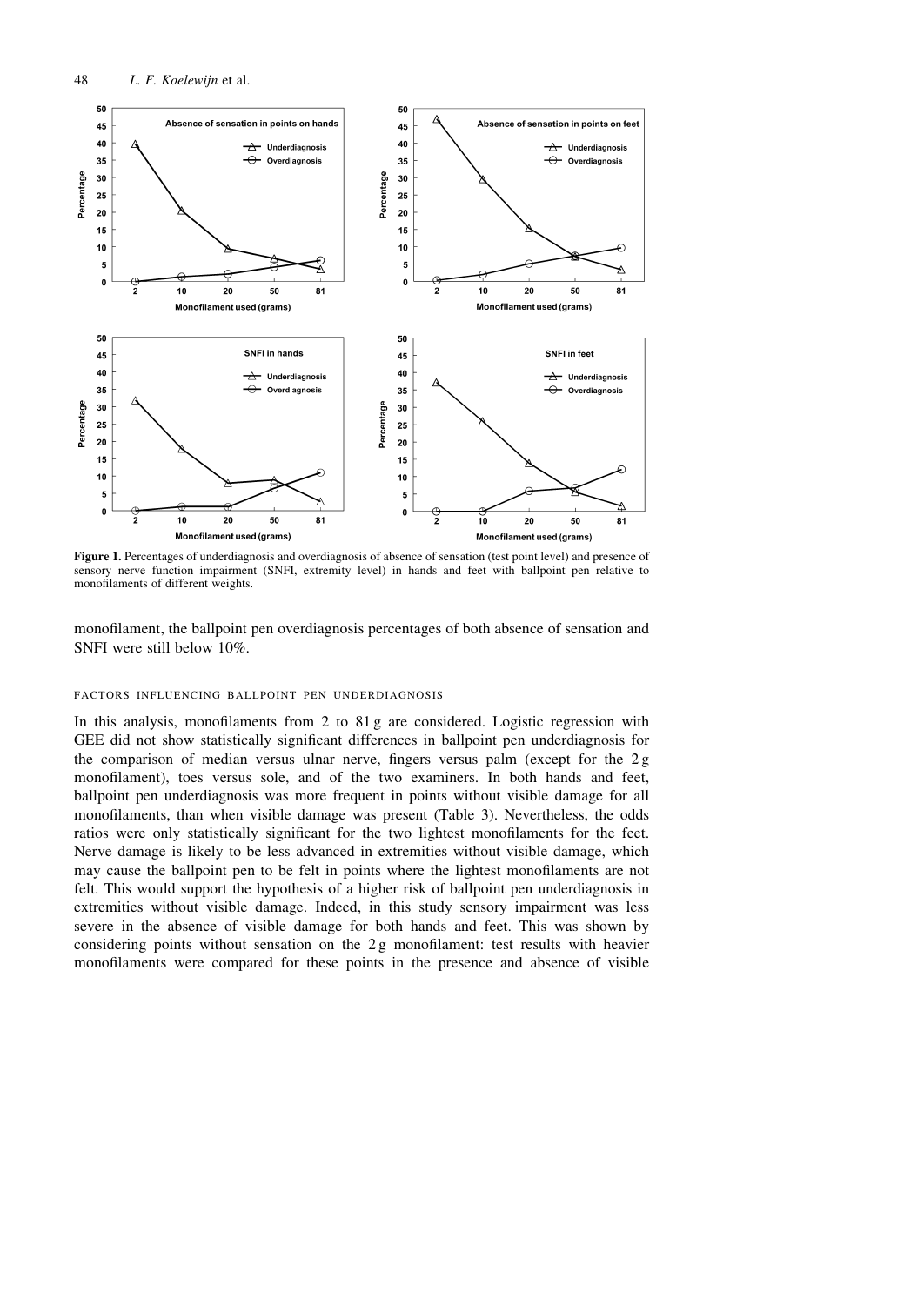Table 3. Ballpoint pen underdiagnosis: results of logistic regression using GEE for presence of sensation on ballpoint pen in points without sensation on monofilament as outcome, and presence of visible damage as predictor, for monofilaments of different weight

|       |                      |                                        | Monofilament $(g)$ |                |                |                 |  |  |  |
|-------|----------------------|----------------------------------------|--------------------|----------------|----------------|-----------------|--|--|--|
|       | Visible damage       |                                        | 10                 | 20             | 50             | 81              |  |  |  |
|       |                      | Odds ratios (95% confidence intervals) |                    |                |                |                 |  |  |  |
| Hands | Yes (baseline)<br>No | $1.8(1.0-3.3)$                         | $1.2(0.6-2.6)$     | $2.0(0.8-5.2)$ | $1.9(0.6-6.2)$ | $3.0(0.6-15.1)$ |  |  |  |
| Feet  | Yes (baseline)<br>No | $3.5(1.9-6.4)$                         | $2.4(1.3-4.7)$     | $1.3(0.6-3.0)$ | $1.3(0.5-3.3)$ | $1.5(0.5-4.3)$  |  |  |  |

damage (logistic regression with use of GEE was applied; all odds ratios were statistically significant).

# **Discussion**

This paper investigates how the ballpoint pen relates to monofilaments of different weights at two levels: diagnosis of absence of sensation at the individual test point level, and diagnosis of sensory nerve function impairment in hands and feet (extremity level: SNFI). An attempt was also made to investigate factors that influence differences in the outcomes at test point level. To date, little attention has been paid to these factors in the literature.

# COMPARISON AT TEST POINT LEVEL AND EXTREMITY LEVEL FOR THE HANDS AND FEET

The results of tests with the ballpoint pen and monofilaments should be interpreted with caution. For most filaments, identical test results were obtained with ballpoint pen in 90% or more of test points. These results were not shown because the relevance of this finding is limited: test results with ballpoint pen and monofilaments were bound to be identical in many test points because there was often either little or no loss of sensation, or extensive loss of sensation (see Table 1). For this reason, we concentrated in our analysis on absence of sensation that is not identified by the ballpoint pen (ballpoint pen underdiagnosis). The second focus was on false diagnosis of absence of sensation with the ballpoint pen (ballpoint overdiagnosis).

Taking monofilament testing as the gold standard, levels of ballpoint pen underdiagnosis were substantial. For instance, relative to the 10 g monofilament which was previously used at ALERT, the percentages of underdiagnosis of absence of sensation with ballpoint pen were 21% for points on the hands and 30% for points on the feet. This finding and the other results from Table 2 imply that the examiners did not succeed in exerting a constant '10g monofilament stimulus' with the ballpoint pen, despite their dedication and specific training for this study. Patterns of underdiagnosis of absence of sensation and of SNFI (extremity level) were quite similar (Table 2). Our findings indicate a risk of postponement of the detection of loss of nerve function in patients when the ballpoint pen is used instead of the monofilament. However, it is also true that the ballpoint pen test is less likely to lead to overdiagnosis of new sensory loss, as may occur with a much more sensitive test.<sup>9</sup>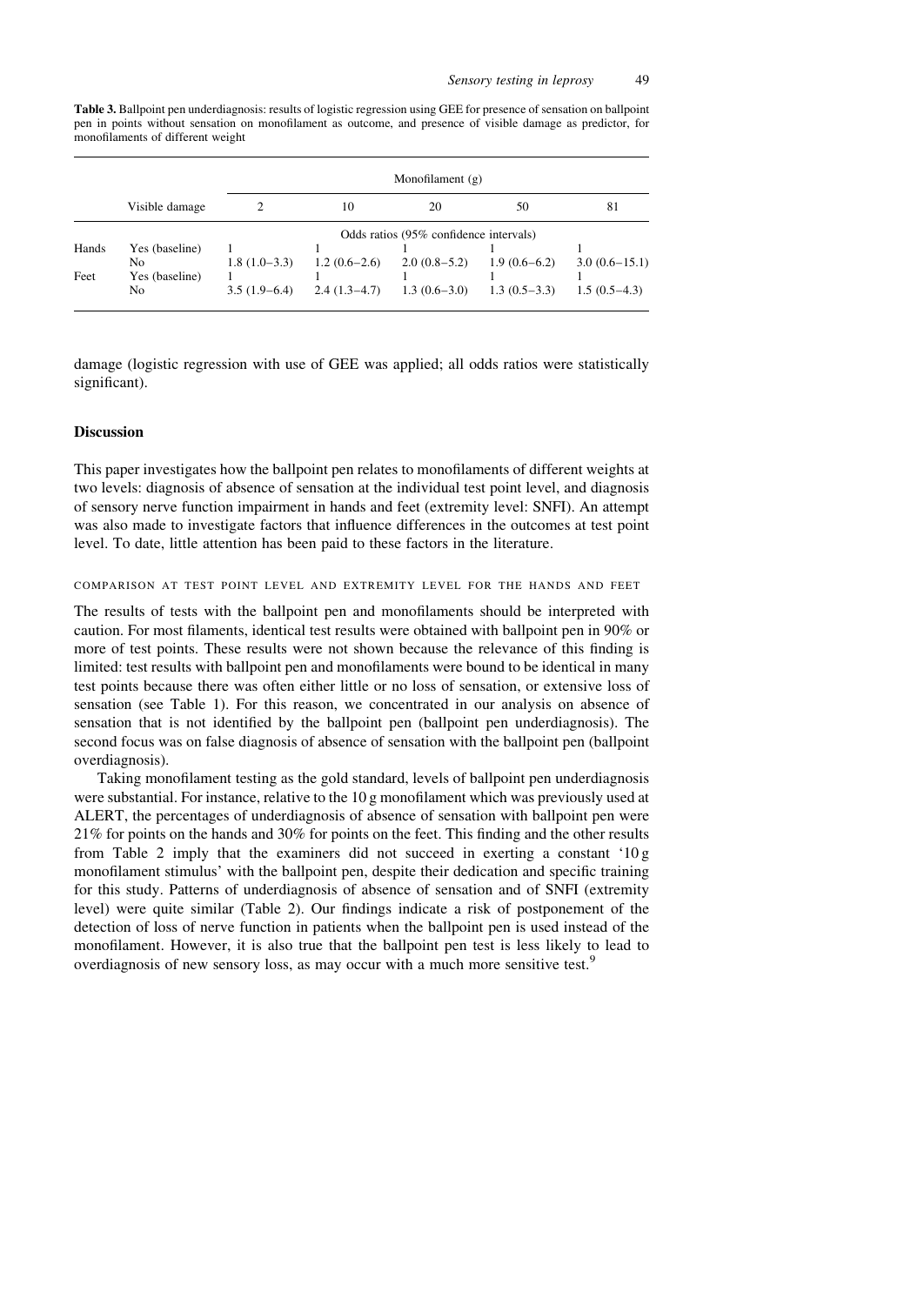Percentages of ballpoint pen overdiagnosis of absence of sensation and of SNFI (extremity level) were generally low in both hands and feet: up to  $50 g$ , overdiagnosis percentages were below 10% in both hands and feet.

#### LOCALLY PRODUCED MONOFILAMENTS

It should be pointed out that Table 1 and Figure 1, as well as the re-calibration data, suggest that the locally produced monofilaments have performed very reasonably in comparison with the Semmes–Weinstein monofilaments. Bell-Krotoski and Buford<sup>5</sup> pointed out that toploading scales do not measure the dynamic characteristics of filament testing and are not sensitive enough for calibration purposes, but their study looked particularly at testing near the threshold of touch sensation (weights of less than 100 mg). The high degree of precision of filament weights is not of major importance in this study and we believe that the toploading scale is a reasonable instrument for comparing different monofilaments. The advantage of monofilaments, wherever they are manufactured is that they give reproducible results when used by skilled examiners, as has been amply demonstrated by Bell-Krotoski and her colleagues. A practical matter is that Semmes-Weinstein monofilaments are difficult to obtain in many countries outside of the United States.

# FACTORS INFLUENCING DIAGNOSIS OF SENSORY LOSS AND BALLPOINT PEN **UNDERDIAGNOSIS**

For all monofilaments, ballpoint pen underdiagnosis was more frequent in points on hands and feet without visible damage. However, statistical significance was reached only for points on the feet, and only when the two lightest monofilaments were used. Important differences in ballpoint pen underdiagnosis according to location of the test points on hands and feet and between the examiners were not demonstrated. Larger studies may shed more light on factors that may influence ballpoint pen underdiagnosis.

More frequent ballpoint pen underdiagnosis in extremities without visible damage can be conceived to be a true risk. This is because nerve function impairment is likely to be less advanced in such extremities, which implies that the ballpoint pen is prone to be felt— 'more underdiagnosis'—in points where the lightest monofilaments are not felt. Ballpoint pen testing results may also involve a certain degree of examiner bias, because the examiner may consciously or unconsciously adjust the pressure applied to extremities with visible damage to elicit his/her anticipated test result. In any case, the observed differences are of concern because they themselves suggest that ballpoint pen underdiagnosis is most frequent in extremities that look healthiest and for which preventive action could be most promising.

The role of callus was not evaluated systematically in our study group. Tentative exploration of this issue suggested that ballpoint pen underdiagnosis was more frequent on skin with pronounced callus for the monofilaments of 20 g and heavier. This was the case for both hands and feet. These findings suggest that the examiners unconsciously pressed the ballpoint pen harder on callused skin, despite attempts not to do so. This observation and our considerations regarding visible damage illustrate that it is difficult always to exert a fixed stimulus with the ballpoint pen. For callused skin, apparent absence of sensation may be due to lack of elasticity of the skin rather than loss of nerve function, and thresholds for light touch sensation are known to be higher compared with soft skin.<sup>14</sup>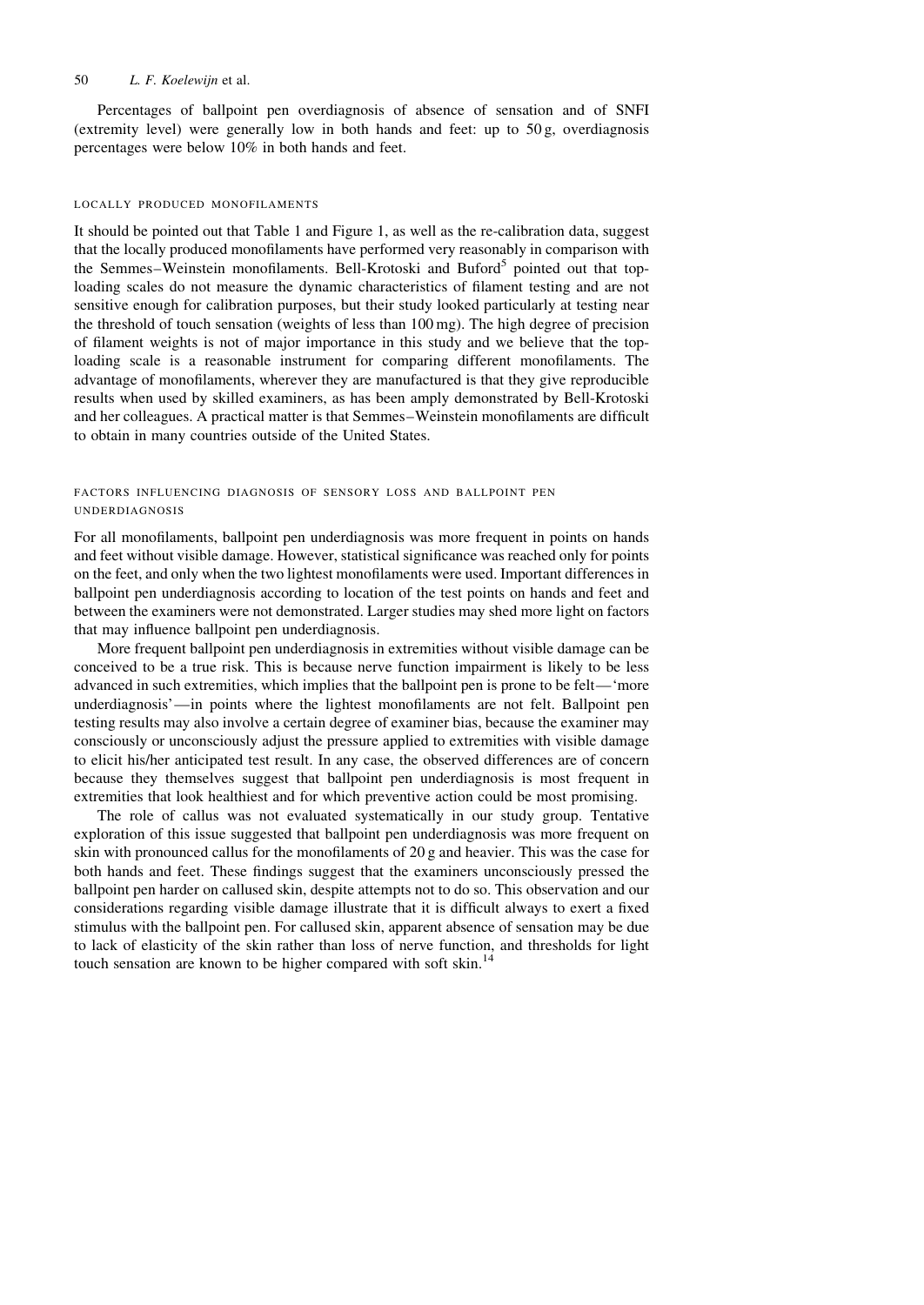#### BALLPOINT PEN VERSUS MONOFILAMENTS: A REFLECTION

The present study improves our understanding of the behaviour of the ballpoint pen as compared to the monofilaments in sensory testing. Our results confirm previous work<sup>8</sup> showing that that absence of sensation as diagnosed with monofilaments can be missed with the ballpoint pen. However, it remains unclear how serious the observed extent of ballpoint pen underdiagnosis is in the context of prevention of impairment and disability. The reverse, the low extent of ballpoint pen overdiagnosis of sensory loss is a point in favour of the use of the ballpoint pen.

It is of concern that ballpoint pen underdiagnosis may be more frequent in points on hands and feet without visible damage. However, it is unclear whether corticosteroid treatment will improve the prognosis of nerve function impairment when the diagnosis is based only on sensory loss that is established with light monofilaments but not with the ballpoint pen. There is evidence that this is not the case.<sup>15</sup> The possibility that patients with sensory loss to light monofilaments only and without other signs of nerve function impairment are relatively rare, should also not be discounted. Still, silent neuropathy requiring corticosteroid treatment can show sensory loss alone. Other signs that may lead to the diagnosis of nerve function impairment and initiation of corticosteroid treatment include recent changes in voluntary muscle testing (VMT) results, pain or tenderness on palpation of a nerve trunk, and a skin reaction in a patch overlying a major nerve trunk or eye.<sup>12</sup>

Whatever device is used, light touch sensory testing remains a crude way of establishing changes in sensation. In our opinion, it is essential that patients are asked about their own perception of 'feeling changes' to support sensory testing. Well developed clinical skills are essential to perform sensory testing in a meaningful way. Our study illustrates the difficulty in exerting a fixed, constant stimulus with the ballpoint pen. This implies that strict guidelines on the use of the ballpoint pen need to be developed and tested if the detection of new sensory loss in routine control programmes is going to rely on this instrument. Little is known about the response to sensory tests with the ballpoint pen on callused skin, although guidelines have been suggested for the use of monofilaments.<sup>14</sup> The actual implications of replacing monofilaments by the ballpoint pen for prevention of impairment and disability can only be determined through further field trials.

### Acknowledgements

We thank ALERT, Dr Assefa Amenu and the staff of the Leprosy Control Division for help in carrying out this study. ALERT is supported by ILEP members, co-ordinated by Netherlands Leprosy Relief.

### **References**

- <sup>2</sup> Becx-Bleumink M, Berhe D, Mannetje W. The management of nerve damage in the leprosy control services. Lepr Rev. 1990: 61: 1-11.
- Stratford CJ, Owen BM. The effect of footwear on sensory testing in leprosy. Lepr Rev, 1994; 65: 58–65.
- $\overline{4}$ Hammond CJ, Klenerman P. Protective sensation in the foot in leprosy. Lepr Rev, 1988; 59: 347-354.
- $\sqrt{5}$ Bell-Krotoski JA, Buford WL Jr. The force/time relationship of clinically used sensory testing instruments. J Hand Ther, 1997; 10: 297-309.

<sup>&</sup>lt;sup>1</sup> de Rijk AJ, Byass P. Field comparison of 10-g and 1-g filaments for the sensory testing of hands in Ethiopian leprosy patients. Lepr Rev, 1994; 65: 333-340.